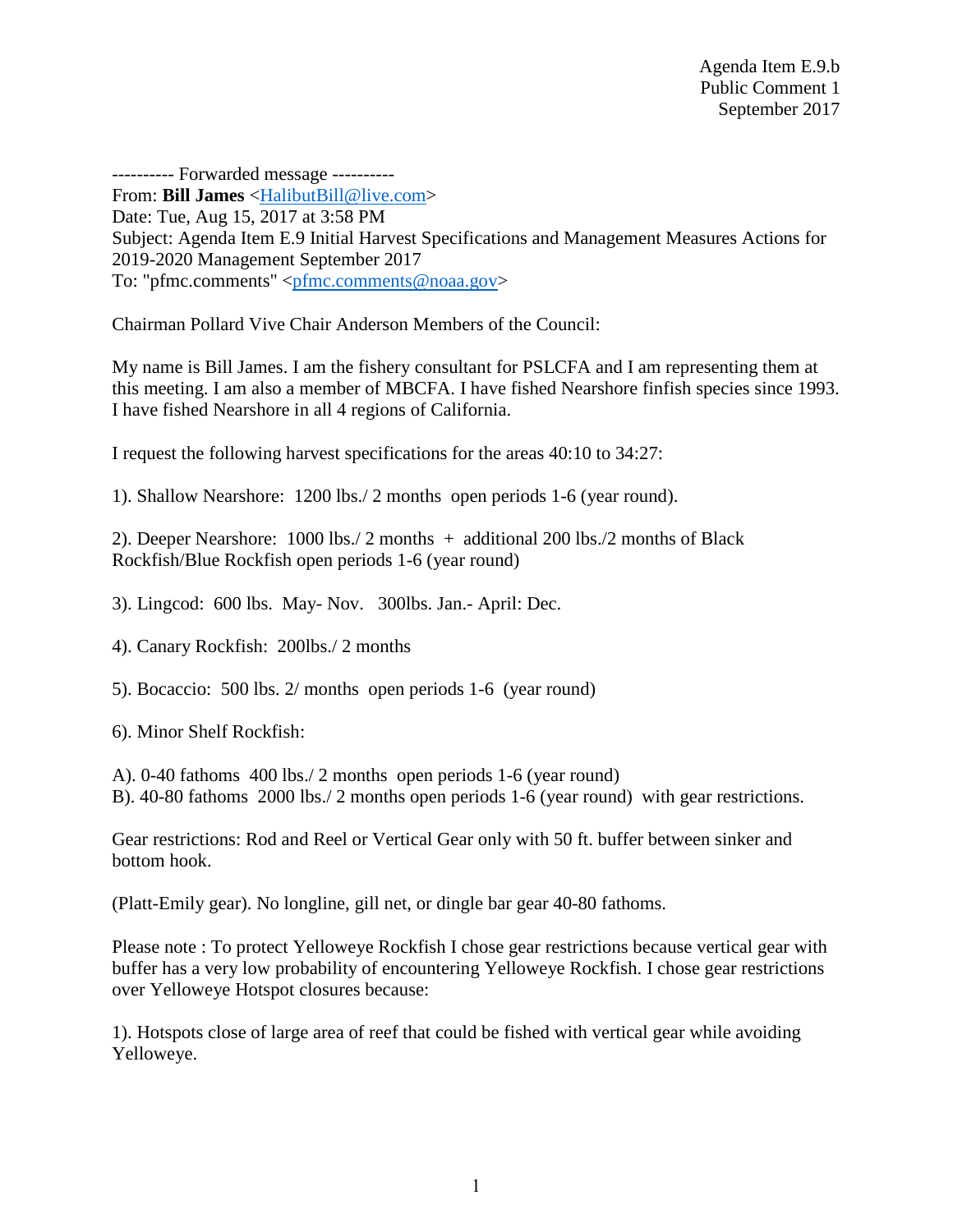2). Enforcement of additional boundary lines is difficult with wind and current. Longline gear with 1000's of hooks on the bottom could cause a lot of lightning strikes which could possibly close the fishery or greatly reduce trip limits of abundant rockfish species to the point of great economic harm.

3). Enforcement of gear restrictions is easier for the enforcement wardens.

7). Additional needs for a sustainable small vessel groundfish fishery while conserving yelloweye Rockfish.

A). More complete area observer coverage of fleet in all area and depths to meet confidentiality requirements

 B). Refinement of observer data to include two gear boxes: 1) rod and reel, vertical gear 2). Longline, gill net, dingle bar.

8).GMT to track effort changes to directed open access groundfish vessels.

9). One additional GAP seat for Nearshore and directed open access groundfish fishermen to be shared between participating states.

10). Federal non trawl transferable B permit for Shelf Rockfish and Lingcod only. For Nearshore and directed open access participating vessels.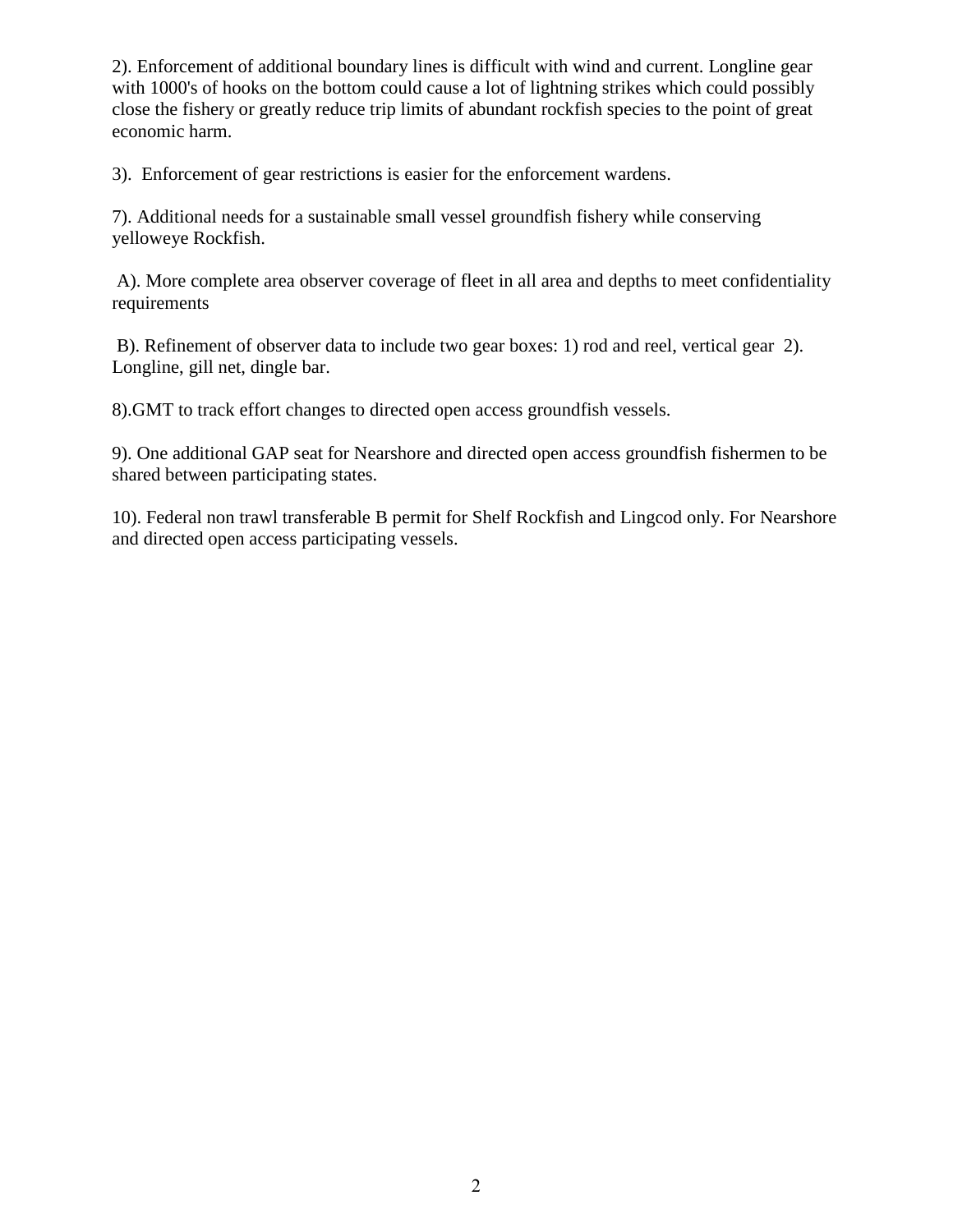| Field                | <b>Description</b>                                                                                                                               |
|----------------------|--------------------------------------------------------------------------------------------------------------------------------------------------|
| Years                | Years combined as requested                                                                                                                      |
| Area                 | Area that was requested                                                                                                                          |
| DepthBin.fm          | Depth bin, in fathoms 0-10, 10-20, >20. Note that, to meet confidentiality, the 10-20 bin has been combined with the >20 bin in some areas.      |
| No.vessels*          | Number of observed vessels                                                                                                                       |
| No.trips             | Number of observed trips                                                                                                                         |
| No.sets              | Number of observed sets                                                                                                                          |
| Grouping             | Management group that the species belongs to                                                                                                     |
| Species              | Common name of the species                                                                                                                       |
| TotalLandings.lbs    | Total landed weight, in pounds, of Nearshore species. Obtained from fish tickets and allocated to depth using proportion of ObservedRetained.lbs |
| GrossDiscard.lbs     | Weight of fleet-wide catch, in pounds, discarded without mortality rate                                                                          |
| DiscardMortality.lbs | Weight of fleet-wide catch, in pounds, discarded multiplied by the species-depth specific mortality rate                                         |

Observed catch and other data used to calculate fleet-wide catch cannot be disclosed because of confidentiality. This **occurred due to new methods being applied for use with the addition depth stratum added by PFMC.**

\* Note that the number of unique vessels cannot be summed across strata because the <sup>a</sup> single vessel could fish in more than 1 stratum. Mortality rates can be obtained from Table A‐4 of the Groundfish Mortality Report:

https://www.nwfsc.noaa.gov/research/divisions/fram/observation/xls/Groundfish\_Mortality\_2015\_Tables\_2017‐05‐05.xlsx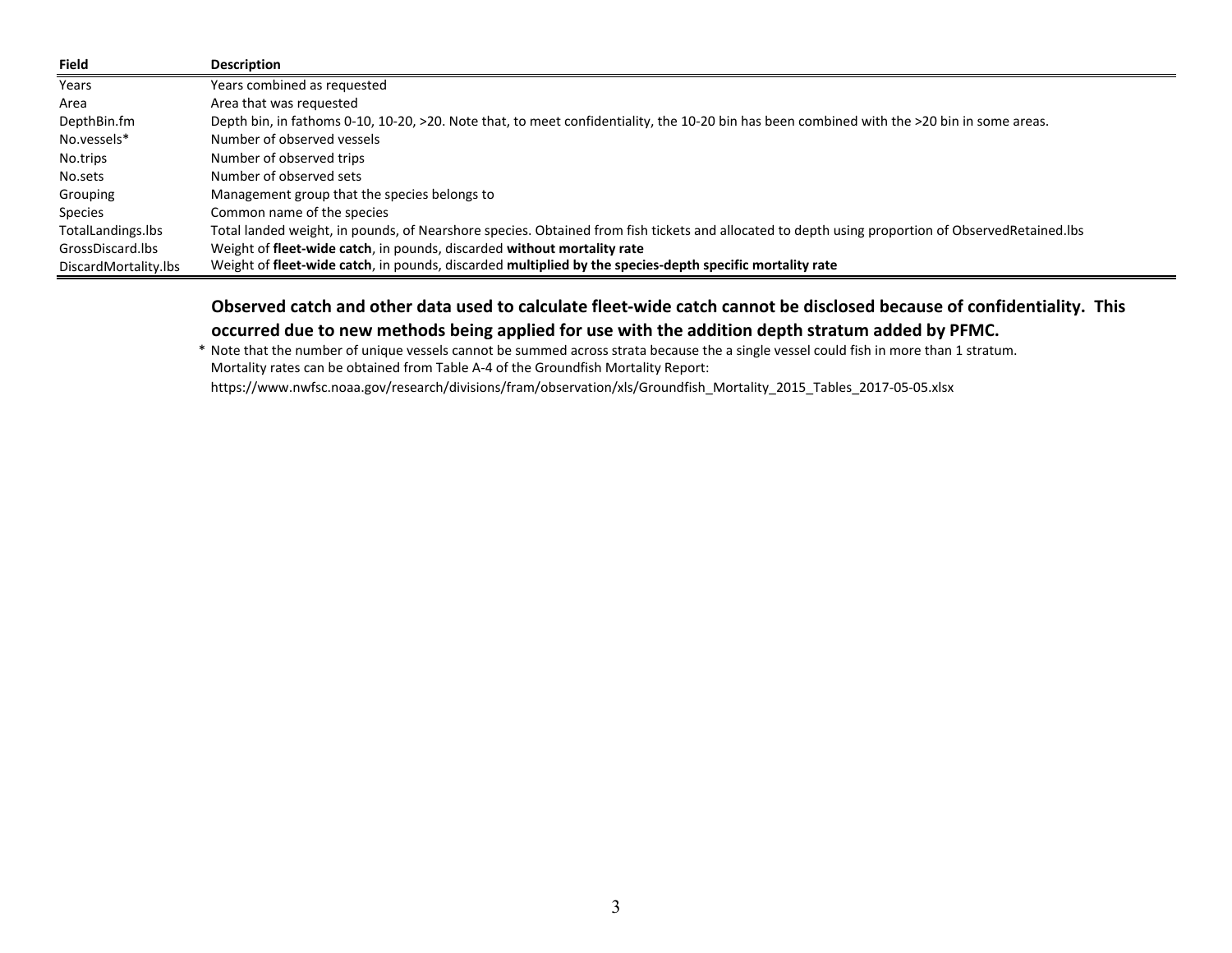| Year Area                                      |            |       |     | DepthBin.fm No. vessels No. trips No. sets Grouping | <b>Species</b>     | TotalNSsppLandings.lbs GrossDiscard.lbs DiscardMortality.lbs |         |        |
|------------------------------------------------|------------|-------|-----|-----------------------------------------------------|--------------------|--------------------------------------------------------------|---------|--------|
| 2016 North of 42.0 N OR-CA line                | $0-10$ fm  | 37    | 86  | 96 Canary rockfish                                  | Canary Rockfish    | 159724.7                                                     | 754.9   | 203.8  |
| 2016 North of 42.0 N OR-CA line                | $10-20$ fm | 44    | 117 | 143 Canary rockfish                                 | Canary Rockfish    | 220391.2                                                     | 3396.2  | 1460.4 |
| 2016 North of 42.0 N OR-CA line                | $>20$ fm   | 16    | 54  | 56 Canary rockfish                                  | Canary Rockfish    | 29022.3                                                      | 103.5   | 70.6   |
| 2016 OR-CA line to 4010 Mgmt Line              | $0-10$ fm  | 6     | 14  | 15 Canary rockfish                                  | Canary Rockfish    | 59555.3                                                      | 304.5   | 82.2   |
| 2016 OR-CA line to 4010 Mgmt Line              | $>10$ fm   | 8     | 25  | 26 Canary rockfish                                  | Canary Rockfish    | 92754.3                                                      | 742.9   | 380.4  |
| 2016 4010 Mgmt Line to Ano Nuevo, CA 0-10 fm   |            |       | 6   | 9 No Canary Observed                                | No Canary Observed | 27964.0                                                      | 0.0     | 0.0    |
| 2016 4010 Mgmt Line to Ano Nuevo, $CA > 10$ fm |            |       | 12  | 13 Canary rockfish                                  | Canary Rockfish    | 41077.0                                                      | 10413.4 | 7393.5 |
| 2016 Ano Nuevo, CA to Pt. Conception 0-10 fm   |            | 10    | 27  | 27 Canary rockfish                                  | Canary Rockfish    | 146191.4                                                     | 164.4   | 95.4   |
| 2016 Ano Nuevo, CA to Pt. Conception $>10$ fm  |            |       | 16  | 17 Canary rockfish                                  | Canary Rockfish    | 77308.9                                                      | 20.8    | 14.8   |
| 2016 South of Pt. Conception                   | $0-10$ fm  |       | 14  | 37 No Canary Observed                               | No Canary Observed | 61066.6                                                      | 0.0     | 0.0    |
| 2016 South of Pt. Conception                   | $>10$ fm   | 12    | 20  | 24 No Canary Observed                               | No Canary Observed | 74898.4                                                      | 0.0     | 0.0    |
| <b>2016 TOTALS</b>                             |            | $- -$ | 391 | 463                                                 |                    | 989954.3                                                     | 15900.7 | 9701.1 |

| Year Area                                      |            |              |     | DepthBin.fm No. vessels No. trips No. sets Grouping | <b>Species</b>      | TotalNSsppLandings.lbs GrossDiscard.lbs DiscardMortality.lbs |        |               |
|------------------------------------------------|------------|--------------|-----|-----------------------------------------------------|---------------------|--------------------------------------------------------------|--------|---------------|
| 2016 North of 42.0 N OR-CA line                | $0-10$ fm  | 37           | 86  | 96 Yelloweye rockfish                               | Yelloweye Rockfish  | 159724.7                                                     | 347.1  | 97.2          |
| 2016 North of 42.0 N OR-CA line                | $10-20$ fm | 44           | 117 | 143 Yelloweye rockfish                              | Yelloweye Rockfish  | 220391.2                                                     | 2009.3 | 904.2         |
| 2016 North of 42.0 N OR-CA line                | $>20$ fm   | 16           | 54  | 56 Yelloweye rockfish                               | Yelloweye Rockfish  | 29022.3                                                      | 42.5   | 37.1          |
| 2016 OR-CA line to 4010 Mgmt Line              | $0-10$ fm  | <sub>0</sub> | 14  | 15 No Yelloweye Observed No Yelloweye Observed      |                     | 59555.3                                                      | 0.0    | 0.0           |
| 2016 OR-CA line to 4010 Mgmt Line              | $>10$ fm   | ∧            | 25  | 26 Yelloweye rockfish                               | Yelloweye Rockfish  | 92754.3                                                      | 909.5  | 530.6         |
| 2016 4010 Mgmt Line to Ano Nuevo, CA 0-10 fm   |            |              | 6   | 9 No Yelloweye Observed No Yelloweye Observed       |                     | 27964.0                                                      | 0.0    | 0.0           |
| 2016 4010 Mgmt Line to Ano Nuevo, $CA > 10$ fm |            |              | 12  | 13 No Yelloweye Observed No Yelloweye Observed      |                     | 41077.0                                                      | 0.0    | 0.0           |
| 2016 Ano Nuevo, CA to Pt. Conception 0-10 fm   |            | 10           | 27  | 27 No Yelloweye Observed No Yelloweye Observed      |                     | 146191.4                                                     | 0.0    | 0.0           |
| 2016 Ano Nuevo, CA to Pt. Conception $>10$ fm  |            |              | 16  | 17 No Observed Vessels                              | No Observed Vessels | 77308.9                                                      | 0.0    | $0.0^{\circ}$ |
| 2016 South of Pt. Conception                   | $0-10$ fm  |              | 14  | 37 No Yelloweye Observed No Yelloweye Observed      |                     | 61066.6                                                      | 0.0    | 0.0           |
| 2016 South of Pt. Conception                   | $>10$ fm   | 12           | 20  | 24 No Yelloweye Observed No Yelloweye Observed      |                     | 74898.4                                                      | 0.0    | 0.0           |
| 2016 TOTALS                                    |            |              | 391 | 463                                                 |                     | 989954.3                                                     | 3308.5 | 1569.1        |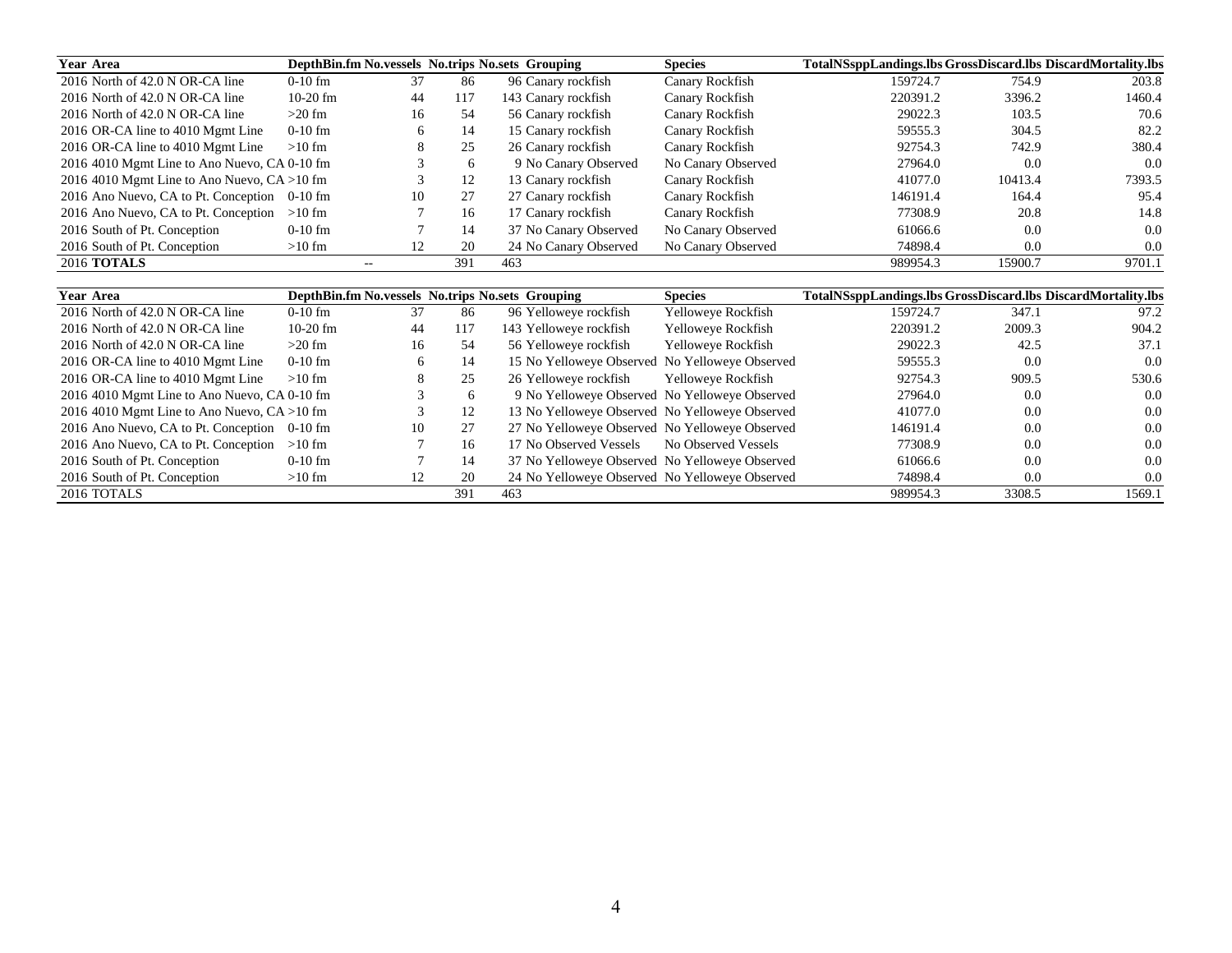| <b>Field</b>               | <b>Description</b>                                                                                                                                         |
|----------------------------|------------------------------------------------------------------------------------------------------------------------------------------------------------|
| Years                      | Years combined as requested                                                                                                                                |
| Area                       | Area that was requested                                                                                                                                    |
|                            | Depth bin, in fathoms 0-10, 10-20, >20. Depth represents the average depth the gear was fished. Note that, to meet confidentiality, the 10-20 bin has been |
| DepthBin.fm                | combined with the $>20$ bin in some areas and is labeled as $>10$ .                                                                                        |
| No.vessels*                | Number of observed vessels                                                                                                                                 |
| No.trips                   | Number of observed trips                                                                                                                                   |
| No.sets                    | Number of observed sets                                                                                                                                    |
| Grouping                   | Management group that the species belongs to                                                                                                               |
| <b>Species</b>             | Common name of the species                                                                                                                                 |
| ObservedDiscard.lbs        | Observed discarded weight, in pounds                                                                                                                       |
| ObservedRetained.lbs       | Observed retained weight of Nearshore species, in pounds                                                                                                   |
| DiscardRatio               | Discard ratio used to expand to the unobserved portion of the fleet. Calculated as ObservedDiscard.lbs/ObservedRetained.lbs                                |
| TotalLandings.lbs          | Total landed weight, in pounds, of Nearshore species. Obtained from fish tickets and allocated to depth using proportion of ObservedRetained.lbs           |
| GrossDiscard.lbs           | Weight of fish, in pounds, discarded without mortality rate                                                                                                |
|                            | Species-depth specific mortality rate. In cases where two depth bins had to be combined for confidentiality, an average of the two mortality rates was     |
| MortalityRate <sup>+</sup> | calculated and applied.                                                                                                                                    |
| DiscardMortality.lbs       | Weight of fish, in pounds, discarded multiplied by the species-depth specific mortality rate                                                               |

\* Note that the number of unique vessels cannot be summed across strata because the <sup>a</sup> single vessel could fish in more than 1 stratum. Mortality rates can be obtained from Table A‐4 of the Groundfish Mortality Report:

1 https://www.nwfsc.noaa.gov/research/divisions/fram/observation/xls/Groundfish\_Mortality\_2014\_Tables.xlsx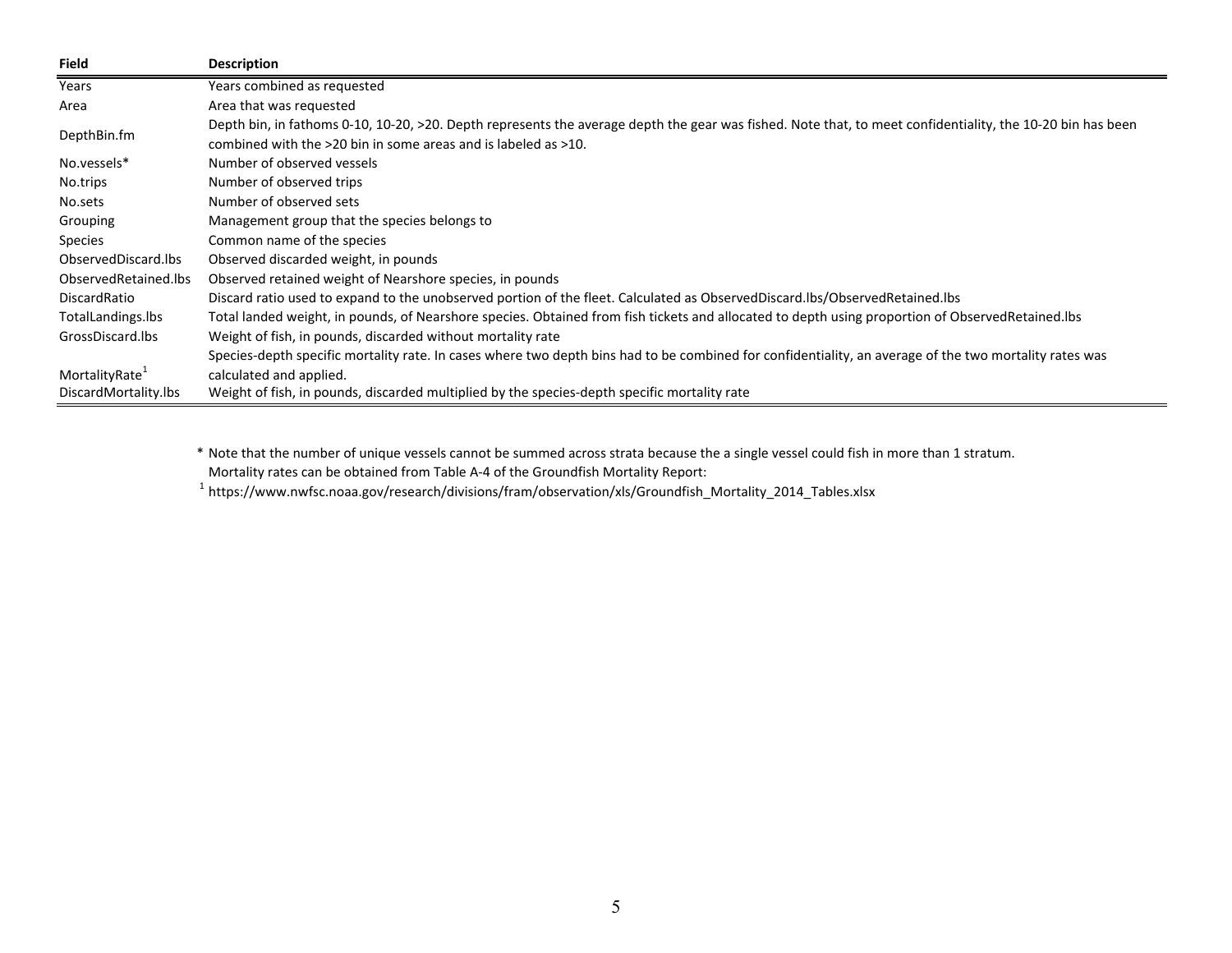|                                         |          |    |      |                                                  |                    | <b>Canary Rockfish</b>     |                             |       |           |              |      |                                                                                    |
|-----------------------------------------|----------|----|------|--------------------------------------------------|--------------------|----------------------------|-----------------------------|-------|-----------|--------------|------|------------------------------------------------------------------------------------|
| Years<br>Area                           |          |    |      | DepthBin.fm No.vessels No.trips No.sets Grouping | <b>Species</b>     | <b>ObservedDiscard.lbs</b> | <b>ObservedRetained.lbs</b> |       |           |              |      | DiscardRatio TotalLandings.lbs GrossDiscard.lbs MortalityRate DiscardMortality.lbs |
| 2010-12 North of 42.0 N OR-CA line      | $'0-10'$ | 41 | 101  | 113 Canary rockfish                              | Canary Rockfish    | 215.4                      | 48463.84                    |       | 501175.46 | 2227.5       | 0.32 | 712.8                                                                              |
| 2010-12 North of 42.0 N OR-CA line      | $'10-20$ | 48 | 147  | 173 Canary rockfish                              | Canary Rockfish    | 755.17                     | 60220.39                    | 0.01  | 707802.37 | 8875.92      | 0.54 | 4792.99                                                                            |
| 2010-12 North of 42.0 N OR-CA line      | $'$ >20  |    |      | 5 Canary rockfish                                | Canary Rockfish    | 40.45                      | 965.06                      | 0.04  | 37481.79  | 1571.02      |      | 1571.02                                                                            |
| 2010-12 OR-CA line to 4010 Mgmt Line    | $'0-10'$ |    | - 25 | 16 Canary rockfish                               | Canary Rockfish    | 77.65                      | 10458.58                    | 0.01  | 89748.46  | 666.34       | 0.32 | 213.23                                                                             |
| 2010-12 OR-CA line to 4010 Mgmt Line    | $'$ >10  |    | 24   | 32 Canary rockfish                               | Canary Rockfish    | 585.37                     | 24803.73                    | 0.02  | 187284.63 | 4419.93      | 0.77 | 3403.35                                                                            |
| 2010-12 4010 Mgmt Line to Ano Nuevo, CA | $'0-10'$ | 13 | 43   | 80 Canary rockfish                               | Canary Rockfish    | 40.5                       | 2768.72                     | 0.01  | 82641.91  | 1208.86      | 0.32 | 386.84                                                                             |
| 2010-12 4010 Mgmt Line to Ano Nuevo, CA | $'10-20$ |    | 62   | 77 Canary rockfish                               | Canary Rockfish    | 925.35                     | 3925.16                     | 0.24  | 77376.49  | 18241.36     | 0.54 | 9850.34                                                                            |
| 2010-12 4010 Mgmt Line to Ano Nuevo, CA | 520      |    | 40   | 42 Canary rockfish                               | Canary Rockfish    | 1311.55                    | 3813.62                     | 0.34  | 29464.06  | 10133.05     |      | 10133.05                                                                           |
| 2010-12 Ano Nuevo, CA to Pt. Conception | $'0-10'$ | 15 | 62   | 97                                               | No Canary Observed |                            | 4928.32                     |       | 353187.4  |              |      |                                                                                    |
| 2010-12 Ano Nuevo, CA to Pt. Conception | $'10-20$ | 15 | 51   | 62 Canary rockfish                               | Canary Rockfish    | 164.37                     | 3419.2                      | 0.05  | 244822.73 | 11769.29     | 0.54 | 6355.41                                                                            |
| 2010-12 Ano Nuevo, CA to Pt. Conception | $'$ >20  |    |      | 7 Canary rockfish                                | Canary Rockfish    | 85.1                       | 716.7                       | 0.12  | 24920.29  | 2959         |      | 2959                                                                               |
| 2010-12 South of Pt. Conception         | $'0-10'$ |    | 12   | 20                                               | No Canary Observed |                            | 3465.24                     |       | 185888.12 |              |      |                                                                                    |
| 2010-12 South of Pt. Conception         | $'$ >10  |    | 14   | 28                                               | No Canary Observed |                            | 2026.26                     |       | 128380.68 |              |      |                                                                                    |
| 2010-12<br>TOTALS*                      |          |    | 576  | 752 Canary rockfish                              | Canary Rockfish    | 4201                       | 169975                      | 0.025 | 2650174   | $65498.78 -$ |      | 40378                                                                              |

|                                         |          |    |     |                                                  |                    | Yelloweve Rockfish  |                             |          |           |              |      |                                                                                    |
|-----------------------------------------|----------|----|-----|--------------------------------------------------|--------------------|---------------------|-----------------------------|----------|-----------|--------------|------|------------------------------------------------------------------------------------|
| Years<br>Area                           |          |    |     | DepthBin.fm No.vessels No.trips No.sets Grouping | <b>Species</b>     | ObservedDiscard.lbs | <b>ObservedRetained.lbs</b> |          |           |              |      | DiscardRatio TotalLandings.lbs GrossDiscard.lbs MortalityRate DiscardMortality.lbs |
| 2010-12 North of 42.0 N OR-CA line      | $'0-10$  | 41 | 101 | 113 Yelloweve rockfish                           | Yelloweve Rockfish | 280.92              | 48463.84                    | 0.01     | 501175.46 | 2905.06      | 0.32 | 929.62                                                                             |
| 2010-12 North of 42.0 N OR-CA line      | $'10-20$ | 48 | 147 | 173 Yelloweye rockfish                           | Yelloweye Rockfish | 655.21              | 60220.39                    | 0.01     | 707802.37 | 7701.03      | 0.56 | 4312.58                                                                            |
| 2010-12 North of 42.0 N OR-CA line      | 520      |    |     | 5 Yelloweve rockfish                             | Yelloweve Rockfish | 17.4                | 965.06                      | 0.02     | 37481.79  | 675.79       |      | 675.79                                                                             |
| 2010-12 OR-CA line to 4010 Mgmt Line    | $'0-10'$ |    |     | 16 Yelloweve rockfish                            | Yelloweve Rockfish | 24.9                | 10458.58                    | $\Omega$ | 89748.46  | 213.67       | 0.32 | 68.38                                                                              |
| 2010-12 OR-CA line to 4010 Mgmt Line    | $'$ >10  |    | 24  | 32 Yelloweve rockfish                            | Yelloweve Rockfish | 402.15              | 24803.73                    | 0.02     | 187284.63 | 3036.5       | 0.78 | 2368.47                                                                            |
| 2010-12 4010 Mgmt Line to Ano Nuevo, CA | $'0-10'$ | 13 | 43  | 80                                               |                    |                     | 2768.72                     |          | 82641.91  |              |      |                                                                                    |
| 2010-12 4010 Mgmt Line to Ano Nuevo, CA | $'10-20$ |    | 62  | 77 Yelloweve rockfish                            | Yelloweye Rockfish | 9.4                 | 3925.16                     | $\Omega$ | 77376.49  | 185.3        | 0.56 | 103.77                                                                             |
| 2010-12 4010 Mgmt Line to Ano Nuevo, CA | 520'     |    | 40  | 42 Yelloweve rockfish                            | Yelloweye Rockfish | 14.36               | 3813.62                     | $\Omega$ | 29464.06  | 110.95       |      | 110.95                                                                             |
| 2010-12 Ano Nuevo, CA to Pt. Conception | $'0-10'$ | 15 | 62  | 97                                               |                    |                     | 4928.32                     |          | 353187.4  |              |      |                                                                                    |
| 2010-12 Ano Nuevo, CA to Pt. Conception | $'10-20$ | 15 | 51  | 62 Yelloweve rockfish                            | Yelloweve Rockfish |                     | 3419.2                      | $\Omega$ | 244822.73 | 214.81       | 0.56 | 120.29                                                                             |
| 2010-12 Ano Nuevo, CA to Pt. Conception | 520      |    |     | 7 Yelloweye rockfish                             | Yelloweye Rockfish | 5.25                | 716.7                       | 0.01     | 24920.29  | 182.55       |      | 182.55                                                                             |
| 2010-12 South of Pt. Conception         | $'0-10$  |    | 12  | 20                                               |                    |                     | 3465.24                     |          | 185888.12 |              |      |                                                                                    |
| 2010-12 South of Pt. Conception         | $'$ >10  |    |     | 28                                               |                    |                     | 2026.26                     |          | 128380.68 |              |      |                                                                                    |
| TOTALS*<br>2010-12                      |          |    | 576 | 752 Yelloweve rockfish                           | Yelloweye rockfish | 1413                | 169975                      | 0.008    | 2650174   | $22024.50 -$ |      | 8872                                                                               |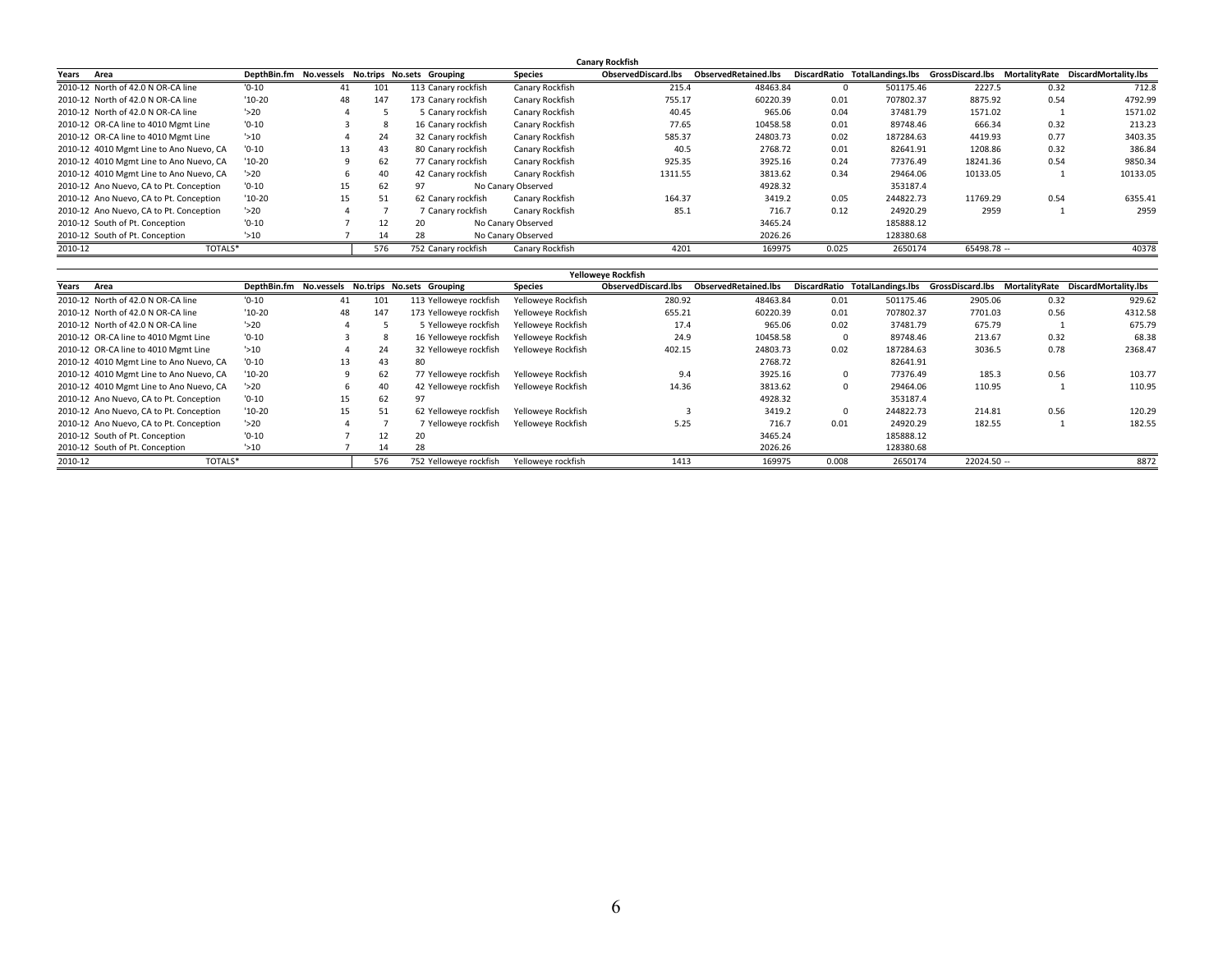|         |                                         |                                                  |     |     |    |                     |                    | <b>Canary Rockfish</b> |                             |       |           |             |      |                                                                                    |
|---------|-----------------------------------------|--------------------------------------------------|-----|-----|----|---------------------|--------------------|------------------------|-----------------------------|-------|-----------|-------------|------|------------------------------------------------------------------------------------|
| Years   | Area                                    | DepthBin.fm No.vessels No.trips No.sets Grouping |     |     |    |                     | <b>Species</b>     | ObservedDiscard.lbs    | <b>ObservedRetained.lbs</b> |       |           |             |      | DiscardRatio TotalLandings.lbs GrossDiscard.lbs MortalityRate DiscardMortality.lbs |
|         | 2013-14 North of 42.0 N OR-CA line      | $'0-10'$                                         | -60 | 163 |    | 181 Canary rockfish | Canary Rockfish    | 175.1                  | 27343.13                    | 0.01  | 370090.01 | 2369.98     | 0.32 | 758.39                                                                             |
|         | 2013-14 North of 42.0 N OR-CA line      | $'10-20$                                         | 62  | 230 |    | 261 Canary rockfish | Canary Rockfish    | 567.31                 | 41705.69                    | 0.01  | 514358.13 | 6996.66     | 0.54 | 3778.2                                                                             |
|         | 2013-14 North of 42.0 N OR-CA line      | $'$ >20                                          | 16  | 18  |    | 18 Canary rockfish  | Canary Rockfish    | 90.9                   | 3082.68                     | 0.03  | 29582.26  | 872.3       |      | 872.3                                                                              |
|         | 2013-14 OR-CA line to 4010 Mgmt Line    | $'0-10'$                                         |     | 17  |    | 24 Canary rockfish  | Canary Rockfish    | 52.9                   | 7962.58                     | 0.01  | 58399.86  | 387.98      | 0.32 | 124.15                                                                             |
|         | 2013-14 OR-CA line to 4010 Mgmt Line    | $'$ >10                                          |     | 46  |    | 52 Canary rockfish  | Canary Rockfish    | 187.9                  | 16011.63                    | 0.01  | 111934.15 | 1313.57     | 0.77 | 1011.45                                                                            |
|         | 2013-14 4010 Mgmt Line to Ano Nuevo, CA | $'0-10'$                                         |     | 31  |    | 49 Canary rockfish  | Canary Rockfish    | 13.84                  | 2807.6                      |       | 59762.21  | 294.6       | 0.32 | 94.27                                                                              |
|         | 2013-14 4010 Mgmt Line to Ano Nuevo, CA | $^{\prime}$ > 10                                 |     | 65  |    | 85 Canary rockfish  | Canary Rockfish    | 1603.94                | 8272.5                      | 0.19  | 99420.86  | 19276.53    | 0.77 | 14842.93                                                                           |
|         | 2013-14 Ano Nuevo, CA to Pt. Conception | $'0-10'$                                         | 11  | 26  |    | 30 Canary rockfish  | Canary Rockfish    | 3.4                    | 1527                        |       | 323459.15 | 720.21      | 0.32 | 230.47                                                                             |
|         | 2013-14 Ano Nuevo, CA to Pt. Conception | $'$ >10                                          | 14  | 61  |    | 70 Canary rockfish  | Canary Rockfish    | 49.82                  | 3788.2                      | 0.01  | 141399.87 | 1859.6      | 0.77 | 1431.89                                                                            |
|         | 2013-14 South of Pt. Conception         | $'0-10'$                                         | 11  | 25  | 37 |                     | No Canary Observed |                        | 5265.91                     |       | 159445.2  |             |      |                                                                                    |
|         | 2013-14 South of Pt. Conception         | $'10-20$                                         | 8   | 16  | 18 |                     | No Canary Observed |                        | 4831.54                     |       | 65791.08  |             |      |                                                                                    |
|         | 2013-14 South of Pt. Conception         | $'$ >20                                          |     | 10  |    |                     | No Canary Observed |                        | 439                         |       | 15452.21  |             |      |                                                                                    |
| 2013-14 | TOTALS*                                 |                                                  |     | 708 |    | 835 Canary rockfish | Canary Rockfish    | 2745                   | 123037                      | 0.022 | 1949095   | 43486.59 -- |      | 23144                                                                              |

|                                         |                                                  |    |     |    |                        |                       | Yelloweye Rockfish         |                             |       |           |             |      |                                                                                    |
|-----------------------------------------|--------------------------------------------------|----|-----|----|------------------------|-----------------------|----------------------------|-----------------------------|-------|-----------|-------------|------|------------------------------------------------------------------------------------|
| Area<br>Years                           | DepthBin.fm No.vessels No.trips No.sets Grouping |    |     |    |                        | <b>Species</b>        | <b>ObservedDiscard.lbs</b> | <b>ObservedRetained.lbs</b> |       |           |             |      | DiscardRatio TotalLandings.lbs GrossDiscard.lbs MortalityRate DiscardMortality.lbs |
| 2013-14 North of 42.0 N OR-CA line      | $'0-10'$                                         | 60 | 163 |    | 181 Yelloweye rockfish | Yelloweve Rockfish    | 113.05                     | 27343.13                    |       | 370090.01 | 1530.13     | 0.32 | 489.64                                                                             |
| 2013-14 North of 42.0 N OR-CA line      | $'10-20$                                         | 62 | 230 |    | 261 Yelloweve rockfish | Yelloweve Rockfish    | 605.21                     | 41705.69                    | 0.01  | 514358.13 | 7464.08     | 0.56 | 4179.89                                                                            |
| 2013-14 North of 42.0 N OR-CA line      | $^{\prime}$ > 20                                 | 16 | 18  |    | 18 Yelloweye rockfish  | Yelloweye Rockfish    | 268.25                     | 3082.68                     | 0.09  | 29582.26  | 2574.2      |      | 2574.2                                                                             |
| 2013-14 OR-CA line to 4010 Mgmt Line    | $'0-10'$                                         |    | 17  |    | 24 Yelloweve rockfish  | Yelloweve Rockfish    | 51.25                      | 7962.58                     | 0.01  | 58399.86  | 375.88      | 0.32 | 120.28                                                                             |
| 2013-14 OR-CA line to 4010 Mgmt Line    | $'$ >10                                          |    | 46  |    | 52 Yelloweve rockfish  | Yelloweve Rockfish    | 133.4                      | 16011.63                    | 0.01  | 111934.15 | 932.57      | 0.78 | 727.41                                                                             |
| 2013-14 4010 Mgmt Line to Ano Nuevo, CA | $'0-10'$                                         |    | 31  | 49 |                        | No Yelloweve Observed |                            | 2807.6                      |       | 59762.21  |             |      |                                                                                    |
| 2013-14 4010 Mgmt Line to Ano Nuevo, CA | $^{\prime}$ > 10                                 | 11 | 65  |    | 85 Yelloweve rockfish  | Yelloweve Rockfish    | 24.85                      | 8272.5                      |       | 99420.86  | 298.65      | 0.78 | 232.95                                                                             |
| 2013-14 Ano Nuevo, CA to Pt. Conception | $'0-10'$                                         | 11 | 26  | 30 |                        | No Yelloweye Observed |                            | 1527                        |       | 323459.15 |             |      |                                                                                    |
| 2013-14 Ano Nuevo, CA to Pt. Conception | $'$ >10                                          | 14 | 61  |    |                        | No Yelloweye Observed |                            | 3788.2                      |       | 141399.87 |             |      |                                                                                    |
| 2013-14 South of Pt. Conception         | $'0-10'$                                         | 11 | 25  | 37 |                        | No Yelloweye Observed |                            | 5265.91                     |       | 159445.2  |             |      |                                                                                    |
| 2013-14 South of Pt. Conception         | $'10-20$                                         |    | 16  | 18 |                        | No Yelloweye Observed |                            | 4831.54                     |       | 65791.08  |             |      |                                                                                    |
| 2013-14 South of Pt. Conception         | $\frac{1}{20}$                                   |    | 10  |    |                        | No Yelloweye Observed |                            | 439                         |       | 15452.21  |             |      |                                                                                    |
| 2013-14<br>TOTALS*                      |                                                  |    | 708 |    | 835 Yelloweve rockfish | Yelloweye rockfish    | 1196                       | 123037                      | 0.010 | 1949095   | 18946.56 -- |      | 8324                                                                               |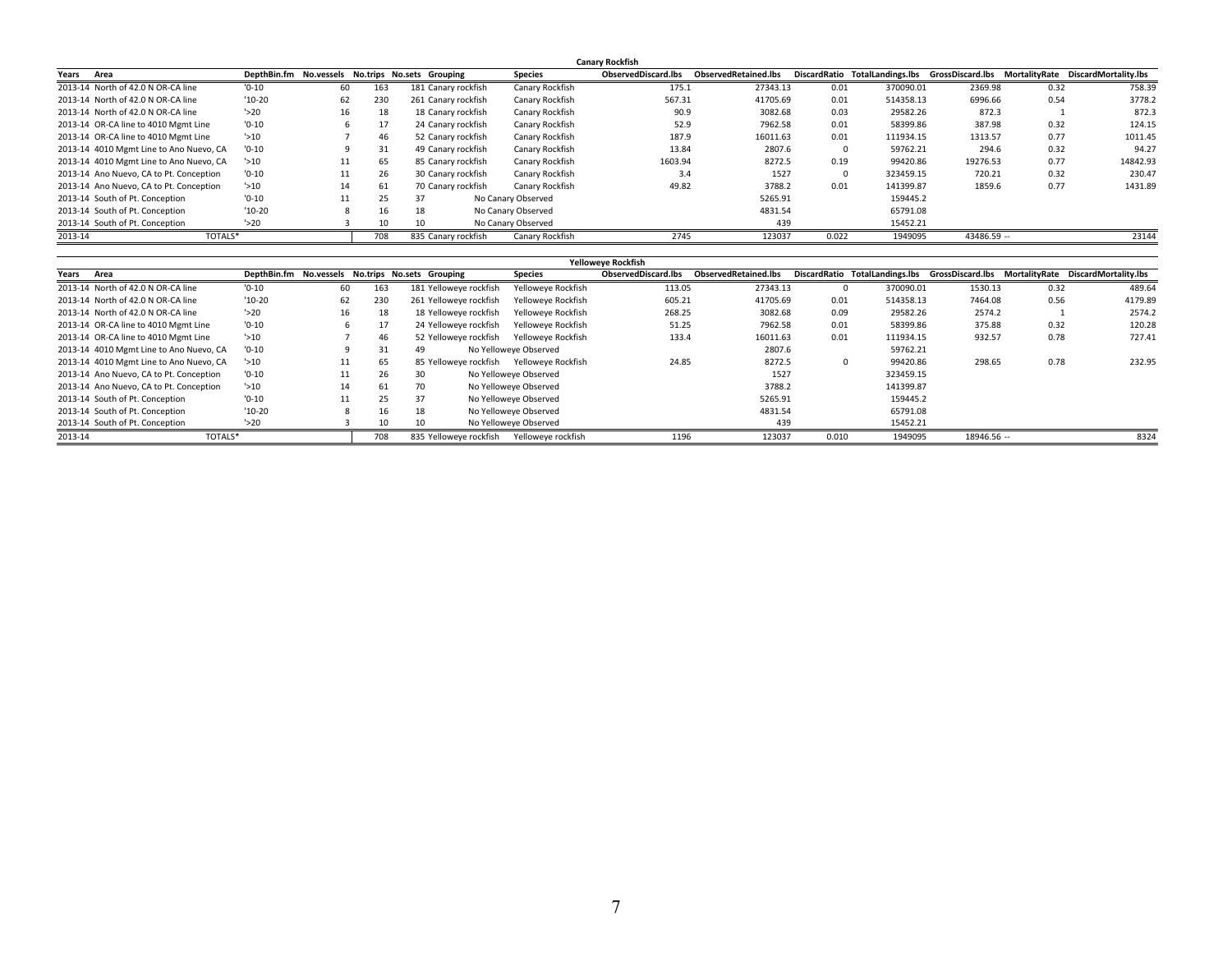|                                         |                  |    |      |                                                  |                    | <b>Canary Rockfish</b> |                             |       |                                                 |              |      |                                    |
|-----------------------------------------|------------------|----|------|--------------------------------------------------|--------------------|------------------------|-----------------------------|-------|-------------------------------------------------|--------------|------|------------------------------------|
| Area<br>Years                           |                  |    |      | DepthBin.fm No.vessels No.trips No.sets Grouping | <b>Species</b>     | ObservedDiscard.lbs    | <b>ObservedRetained.lbs</b> |       | DiscardRatio TotalLandings.lbs GrossDiscard.lbs |              |      | MortalityRate DiscardMortality.lbs |
| 2010-14 North of 42.0 N OR-CA line      | $'0-10'$         | 79 | 264  | 294 Canary rockfish                              | Canary Rockfish    | 390.5                  | 75806.97                    | 0.01  | 871265.48                                       | 4488.1       | 0.32 | 1436.19                            |
| 2010-14 North of 42.0 N OR-CA line      | $'10-20$         | 78 | 377  | 434 Canary rockfish                              | Canary Rockfish    | 1322.48                | 101926.08                   | 0.01  | 1222160.5                                       | 15857.4      | 0.54 | 8563                               |
| 2010-14 North of 42.0 N OR-CA line      | $'$ >20          | 20 | 23   | 23 Canary rockfish                               | Canary Rockfish    | 131.35                 | 4047.74                     | 0.03  | 67064.05                                        | 2176.24      |      | 2176.24                            |
| 2010-14 OR-CA line to 4010 Mgmt Line    | $'0-10'$         |    | 25   | 40 Canary rockfish                               | Canary Rockfish    | 130.55                 | 18421.16                    | 0.01  | 148148.32                                       | 1049.92      | 0.32 | 335.97                             |
| 2010-14 OR-CA line to 4010 Mgmt Line    | $'$ >10          |    | 70   | 84 Canary rockfish                               | Canary Rockfish    | 773.27                 | 40815.36                    | 0.02  | 299218.78                                       | 5668.87      | 0.77 | 4365.03                            |
| 2010-14 4010 Mgmt Line to Ano Nuevo, CA | $'0-10'$         | 16 | 74   | 129 Canary rockfish                              | Canary Rockfish    | 54.34                  | 5576.32                     | 0.01  | 141029.27                                       | 1374.3       | 0.32 | 439.78                             |
| 2010-14 4010 Mgmt Line to Ano Nuevo, CA | $'10-20$         | 14 | 124  | 155 Canary rockfish                              | Canary Rockfish    | 2312.65                | 11777.62                    | 0.2   | 152561.45                                       | 29956.93     | 0.54 | 16176.74                           |
| 2010-14 4010 Mgmt Line to Ano Nuevo, CA | $^{\prime}$ > 20 |    | 46   | 49 Canary rockfish                               | Canary Rockfish    | 1528.19                | 4233.66                     | 0.36  | 54950.81                                        | 19835.13     |      | 19835.13                           |
| 2010-14 Ano Nuevo, CA to Pt. Conception | $'0-10'$         | 17 | 88   | 127 Canary rockfish                              | Canary Rockfish    | 3.4                    | 6455.32                     |       | 623026.73                                       | 328.15       | 0.32 | 105.01                             |
| 2010-14 Ano Nuevo, CA to Pt. Conception | $'10-20$         | 19 | 103  | 123 Canary rockfish                              | Canary Rockfish    | 207.92                 | 7003.4                      | 0.03  | 420201.52                                       | 12475.13     | 0.54 | 6736.57                            |
| 2010-14 Ano Nuevo, CA to Pt. Conception | $'$ >20          |    | 16   | 16 Canary rockfish                               | Canary Rockfish    | 91.37                  | 920.7                       | 0.1   | 44556.18                                        | 4421.74      |      | 4421.74                            |
| 2010-14 South of Pt. Conception         | $'0-10'$         | 12 | 37   | 57                                               | No Canary Observed |                        | 8731.15                     |       | 368654.22                                       |              |      |                                    |
| 2010-14 South of Pt. Conception         | $'10-20$         | 11 | 22   | 33                                               | No Canary Observed |                        | 6526.8                      |       | 144492.59                                       |              |      |                                    |
| 2010-14 South of Pt. Conception         | $'$ >20          |    | 18   | 23                                               | No Canary Observed |                        | 770                         |       | 42745.49                                        |              |      |                                    |
| 2010-14<br>TOTALS*                      |                  |    | 1287 | 1587 Canary rockfish                             | Canary Rockfish    | 6946                   | 293012                      | 0.024 | 4600075                                         | 109047.36 -- |      | 64591                              |

|         |                                         |                                                  |    |      |     |                         |                       | Yelloweye Rockfish  |                             |              |           |              |      |                                                                                    |
|---------|-----------------------------------------|--------------------------------------------------|----|------|-----|-------------------------|-----------------------|---------------------|-----------------------------|--------------|-----------|--------------|------|------------------------------------------------------------------------------------|
| Years   | Area                                    | DepthBin.fm No.vessels No.trips No.sets Grouping |    |      |     |                         | <b>Species</b>        | ObservedDiscard.lbs | <b>ObservedRetained.lbs</b> |              |           |              |      | DiscardRatio TotalLandings.lbs GrossDiscard.lbs MortalityRate DiscardMortality.lbs |
|         | 2010-14 North of 42.0 N OR-CA line      | $'0-10$                                          | 79 | 264  |     | 294 Yelloweve rockfish  | Yelloweye Rockfish    | 393.97              | 75806.97                    | 0.01         | 871265.48 | 4527.98      | 0.32 | 1448.95                                                                            |
|         | 2010-14 North of 42.0 N OR-CA line      | $'10-20$                                         | 78 | 377  |     | 434 Yelloweye rockfish  | Yelloweye Rockfish    | 1260.42             | 101926.08                   | 0.01         | 1222160.5 | 15113.26     | 0.56 | 8463.43                                                                            |
|         | 2010-14 North of 42.0 N OR-CA line      | $'$ >20                                          | 20 | 23   |     | 23 Yelloweye rockfish   | Yelloweve Rockfish    | 285.65              | 4047.74                     | 0.07         | 67064.05  | 4732.72      |      | 4732.72                                                                            |
|         | 2010-14 OR-CA line to 4010 Mgmt Line    | $'0-10'$                                         |    | 25   |     | 40 Yelloweve rockfish   | Yelloweve Rockfish    | 76.15               | 18421.16                    | $\mathbf{0}$ | 148148.32 | 612.42       | 0.32 | 195.97                                                                             |
|         | 2010-14 OR-CA line to 4010 Mgmt Line    | 510                                              |    | 70   |     | 84 Yelloweve rockfish   | Yelloweve Rockfish    | 535.55              | 40815.36                    | 0.01         | 299218.78 | 3926.13      | 0.78 | 3062.39                                                                            |
|         | 2010-14 4010 Mgmt Line to Ano Nuevo, CA | $'0-10'$                                         | 16 | 74   | 129 |                         | No Yelloweye Observed |                     | 5576.32                     |              | 141029.27 |              |      |                                                                                    |
|         | 2010-14 4010 Mgmt Line to Ano Nuevo, CA | $'10-20$                                         | 14 | 124  |     | 155 Yelloweve rockfish  | Yelloweve Rockfish    | 33.15               | 11777.62                    | $\Omega$     | 152561.45 | 429.41       | 0.56 | 240.47                                                                             |
|         | 2010-14 4010 Mgmt Line to Ano Nuevo, CA | 520                                              |    | 46   |     | 49 Yelloweve rockfish   | Yelloweve Rockfish    | 15.46               | 4233.66                     | $\mathbf{0}$ | 54950.81  | 200.66       |      | 200.66                                                                             |
|         | 2010-14 Ano Nuevo, CA to Pt. Conception | $'0-10'$                                         |    | 88   | 127 |                         | No Yelloweye Observed |                     | 6455.32                     |              | 623026.73 |              |      |                                                                                    |
|         | 2010-14 Ano Nuevo, CA to Pt. Conception | $'10-20$                                         | 19 | 103  |     | 123 Yelloweve rockfish  | Yelloweye Rockfish    |                     | 7003.4                      | $\Omega$     | 420201.52 | 180          | 0.56 | 100.8                                                                              |
|         | 2010-14 Ano Nuevo, CA to Pt. Conception | $'$ >20                                          |    | 16   |     | 16 Yelloweve rockfish   | Yelloweve Rockfish    | 5.25                | 920.7                       | 0.01         | 44556.18  | 254.07       |      | 254.07                                                                             |
|         | 2010-14 South of Pt. Conception         | $'0-10$                                          | 12 | 37   | 57  |                         | No Yelloweye Observed |                     | 8731.15                     |              | 368654.22 |              |      |                                                                                    |
|         | 2010-14 South of Pt. Conception         | $'10-20$                                         | 11 | 22   | 33  |                         | No Yelloweye Observed |                     | 6526.8                      |              | 144492.59 |              |      |                                                                                    |
|         | 2010-14 South of Pt. Conception         | $^{\prime}$ > 20                                 |    | 18   | 23  |                         | No Yelloweye Observed |                     | 770                         |              | 42745.49  |              |      |                                                                                    |
| 2010-14 | TOTALS*                                 |                                                  |    | 1287 |     | 1587 Yelloweve rockfish | Yelloweve rockfish    | 2609                | 293012                      | 0.009        | 4600075   | $40953.08 -$ |      | 18699                                                                              |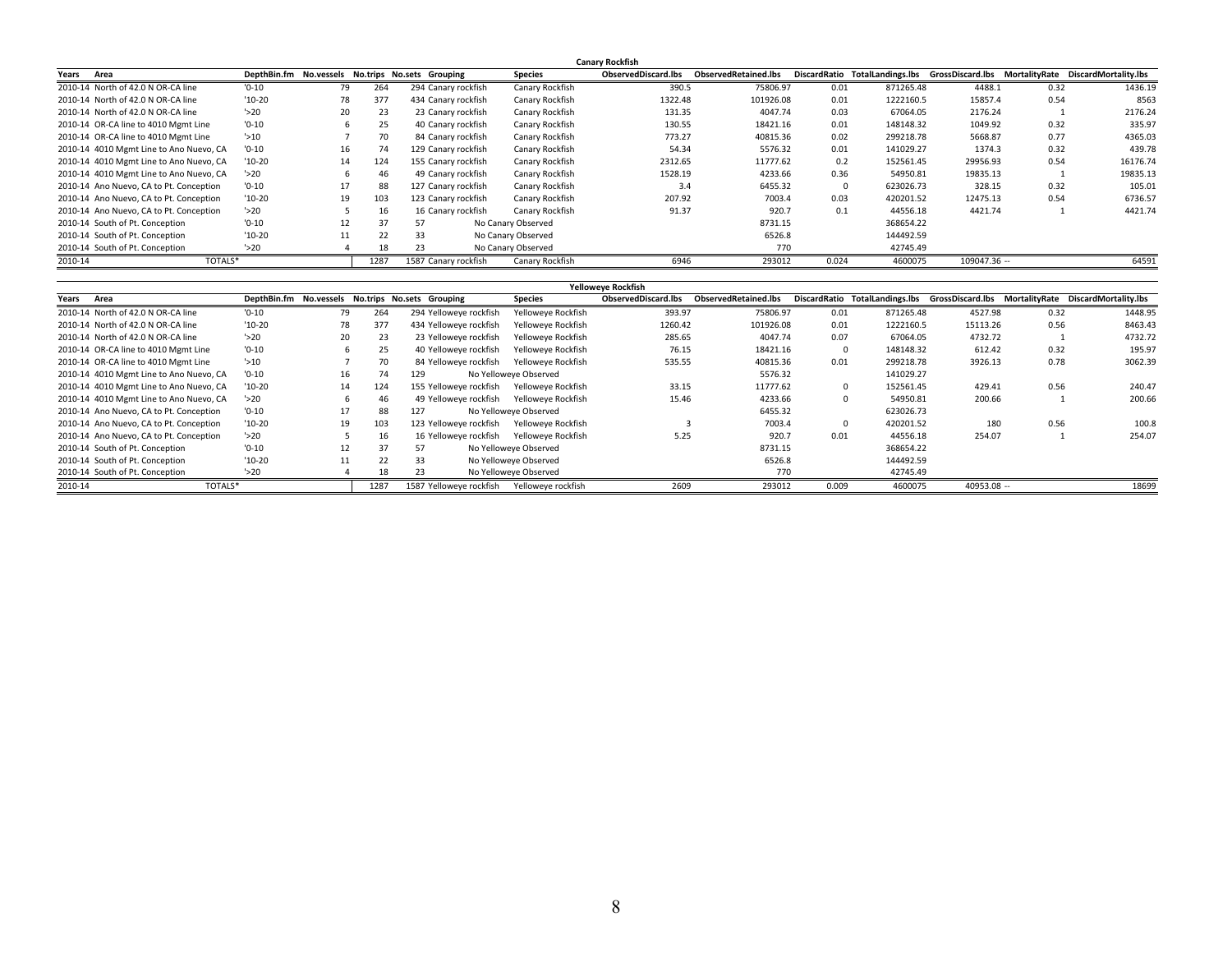|                                         |                  |    |      |                                         |                    | <b>Canary Rockfish</b>     |                             |              |                   |                  |               |                      |
|-----------------------------------------|------------------|----|------|-----------------------------------------|--------------------|----------------------------|-----------------------------|--------------|-------------------|------------------|---------------|----------------------|
| Years<br>Area                           | DepthBin.fm      |    |      | No. vessels No. trips No. sets Grouping | <b>Species</b>     | <b>ObservedDiscard.lbs</b> | <b>ObservedRetained.lbs</b> | DiscardRatio | TotalLandings.lbs | GrossDiscard.lbs | MortalityRate | DiscardMortality.lbs |
| 2011-15 North of 42.0 N OR-CA line      | $'0-10'$         | 90 | 449  | 501 Canary rockfish                     | Canary Rockfish    | 400.15                     | 74766.56                    | 0.01         | 910635.29         | 4873.71          | 0.32          | 1559.59              |
| 2011-15 North of 42.0 N OR-CA line      | $'10-20$         | 90 | 600  | 696 Canary rockfish                     | Canary Rockfish    | 1526.18                    | 114355.48                   | 0.01         | 1286078.28        | 17163.91         | 0.54          | 9268.51              |
| 2011-15 North of 42.0 N OR-CA line      | $'$ >10          | 24 | 35   | 36 Canary rockfish                      | Canary Rockfish    | 131.35                     | 4047.74                     | 0.03         | 74015.26          | 2401.81          |               | 2401.81              |
| 2011-15 OR-CA line to 4010 Mgmt Line    | $'0-10'$         | 11 | 68   | 96 Canary rockfish                      | Canary Rockfish    | 153.75                     | 29649.92                    | 0.01         | 188169.43         | 975.75           | 0.32          | 312.24               |
| 2011-15 OR-CA line to 4010 Mgmt Line    | $'$ >10          | 10 | 155  | 187 Canary rockfish                     | Canary Rockfish    | 973.95                     | 51838.6                     | 0.02         | 370444.53         | 6959.96          | 0.77          | 5359.17              |
| 2011-15 4010 Mgmt Line to Ano Nuevo, CA | $'0-10'$         | 15 | 79   | 144 Canary rockfish                     | Canary Rockfish    | 56.64                      | 6388.52                     | 0.01         | 148462.55         | 1316.26          | 0.32          | 421.2                |
| 2011-15 4010 Mgmt Line to Ano Nuevo, CA | $'10-20$         | 14 | 151  | 201 Canary rockfish                     | Canary Rockfish    | 3413.58                    | 16299.81                    | 0.21         | 168406.86         | 35268.54         | 0.54          | 19045.01             |
| 2011-15 4010 Mgmt Line to Ano Nuevo, CA | $^{\prime}$ > 10 |    | 39   | 42 Canary rockfish                      | Canary Rockfish    | 1076.86                    | 2687.53                     | 0.4          | 59009.24          | 23644.29         |               | 23644.29             |
| 2011-15 Ano Nuevo, CA to Pt. Conception | $'0-10'$         | 20 | 106  | 136 Canary rockfish                     | Canary Rockfish    | 6.65                       | 8855.12                     |              | 686739.55         | 515.73           | 0.32          | 165.03               |
| 2011-15 Ano Nuevo, CA to Pt. Conception | $'10-20$         | 22 | 126  | 145 Canary rockfish                     | Canary Rockfish    | 146.75                     | 9486.08                     | 0.02         | 446496.73         | 6907.32          | 0.54          | 3729.95              |
| 2011-15 Ano Nuevo, CA to Pt. Conception | $'$ >10          |    | 14   | 14 Canary rockfish                      | Canary Rockfish    | 6.27                       | 487                         | 0.01         | 48977.49          | 630.57           |               | 630.57               |
| 2011-15 South of Pt. Conception         | $'0-10'$         | 12 | 49   | 71                                      | No Canary Observed |                            | 11737.95                    |              | 370089.9          |                  |               |                      |
| 2011-15 South of Pt. Conception         | $'10-20$         | 13 | 33   | 45                                      | No Canary Observed |                            | 8413.65                     |              | 151413.16         |                  |               |                      |
| 2011-15 South of Pt. Conception         | $^{\prime}$ > 10 |    | 19   | 23                                      | No Canary Observed |                            | 475                         |              | 44936.14          |                  |               |                      |
| 2011-15<br>TOTALS*                      |                  |    | 1923 | 2337 Canary rockfish                    | Canary Rockfish    | 7892                       | 339489                      | 0.023        | 4953874           | 115163.16 --     |               | 66537                |

|         |                                         |                                                  |    |      |     |                         |                       | Yelloweye Rockfish  |                      |              |            |              |      |                                                                                    |
|---------|-----------------------------------------|--------------------------------------------------|----|------|-----|-------------------------|-----------------------|---------------------|----------------------|--------------|------------|--------------|------|------------------------------------------------------------------------------------|
| Years   | Area                                    | DepthBin.fm No.vessels No.trips No.sets Grouping |    |      |     |                         | <b>Species</b>        | ObservedDiscard.lbs | ObservedRetained.lbs |              |            |              |      | DiscardRatio TotalLandings.lbs GrossDiscard.lbs MortalityRate DiscardMortality.lbs |
|         | 2011-15 North of 42.0 N OR-CA line      | $'0-10$                                          | 90 | 449  |     | 501 Yelloweye rockfish  | Yelloweye Rockfish    | 410.07              | 74766.56             | 0.01         | 910635.29  | 4994.53      | 0.32 | 1598.25                                                                            |
|         | 2011-15 North of 42.0 N OR-CA line      | $'10-20$                                         | 90 | 600  |     | 696 Yelloweye rockfish  | Yelloweye Rockfish    | 1924.04             | 114355.48            | 0.02         | 1286078.28 | 21638.37     | 0.56 | 12117.49                                                                           |
|         | 2011-15 North of 42.0 N OR-CA line      | $'$ >20                                          | 24 | 35   |     | 36 Yelloweve rockfish   | Yelloweve Rockfish    | 285.65              | 4047.74              | 0.07         | 74015.26   | 5223.27      |      | 5223.27                                                                            |
|         | 2011-15 OR-CA line to 4010 Mgmt Line    | $'0-10'$                                         | 11 | 68   |     | 96 Yelloweve rockfish   | Yelloweve Rockfish    | 76.15               | 29649.92             | $\mathbf{0}$ | 188169.43  | 483.28       | 0.32 | 154.65                                                                             |
|         | 2011-15 OR-CA line to 4010 Mgmt Line    | 510                                              | 10 | 155  |     | 187 Yelloweve rockfish  | Yelloweve Rockfish    | 558.55              | 51838.6              | 0.01         | 370444.53  | 3991.46      | 0.78 | 3113.34                                                                            |
|         | 2011-15 4010 Mgmt Line to Ano Nuevo, CA | $'0-10'$                                         | 15 | 79   | 144 |                         | No Yelloweye Observed |                     | 6388.52              |              | 148462.55  |              |      |                                                                                    |
|         | 2011-15 4010 Mgmt Line to Ano Nuevo, CA | $'10-20$                                         | 14 | 151  |     | 201 Yelloweve rockfish  | Yelloweye Rockfish    | 36.4                | 16299.81             | $\Omega$     | 168406.86  | 376.08       | 0.56 | 210.6                                                                              |
|         | 2011-15 4010 Mgmt Line to Ano Nuevo, CA | 520                                              |    | 39   |     | 42 Yelloweve rockfish   | Yelloweve Rockfish    | 9.01                | 2687.53              | $\Omega$     | 59009.24   | 197.83       |      | 197.83                                                                             |
|         | 2011-15 Ano Nuevo, CA to Pt. Conception | $'0-10'$                                         | 20 | 106  | 136 |                         | No Yelloweye Observed |                     | 8855.12              |              | 686739.55  |              |      |                                                                                    |
|         | 2011-15 Ano Nuevo, CA to Pt. Conception | $'10-20$                                         | 22 | 126  |     | 145 Yelloweve rockfish  | Yelloweve Rockfish    | 1.75                | 9486.08              | $\Omega$     | 446496.73  | 82.37        | 0.56 | 46.13                                                                              |
|         | 2011-15 Ano Nuevo, CA to Pt. Conception | $'$ >20                                          |    | 14   | 14  |                         | No Yelloweye Observed |                     | 487                  |              | 48977.49   |              |      |                                                                                    |
|         | 2011-15 South of Pt. Conception         | $'0-10$                                          | 12 | 49   | 71  |                         | No Yelloweye Observed |                     | 11737.95             |              | 370089.9   |              |      |                                                                                    |
|         | 2011-15 South of Pt. Conception         | $'10-20$                                         | 13 | 33   | 45  |                         | No Yelloweve Observed |                     | 8413.65              |              | 151413.16  |              |      |                                                                                    |
|         | 2011-15 South of Pt. Conception         | $'$ >20                                          |    | 19   | 23  |                         | No Yelloweye Observed |                     | 475                  |              | 44936.14   |              |      |                                                                                    |
| 2011-15 | TOTALS*                                 |                                                  |    | 1923 |     | 2337 Yelloweye rockfish | Yelloweve rockfish    | 3302                | 339489               | 0.010        | 4953874    | $48177.74 -$ |      | 22662                                                                              |